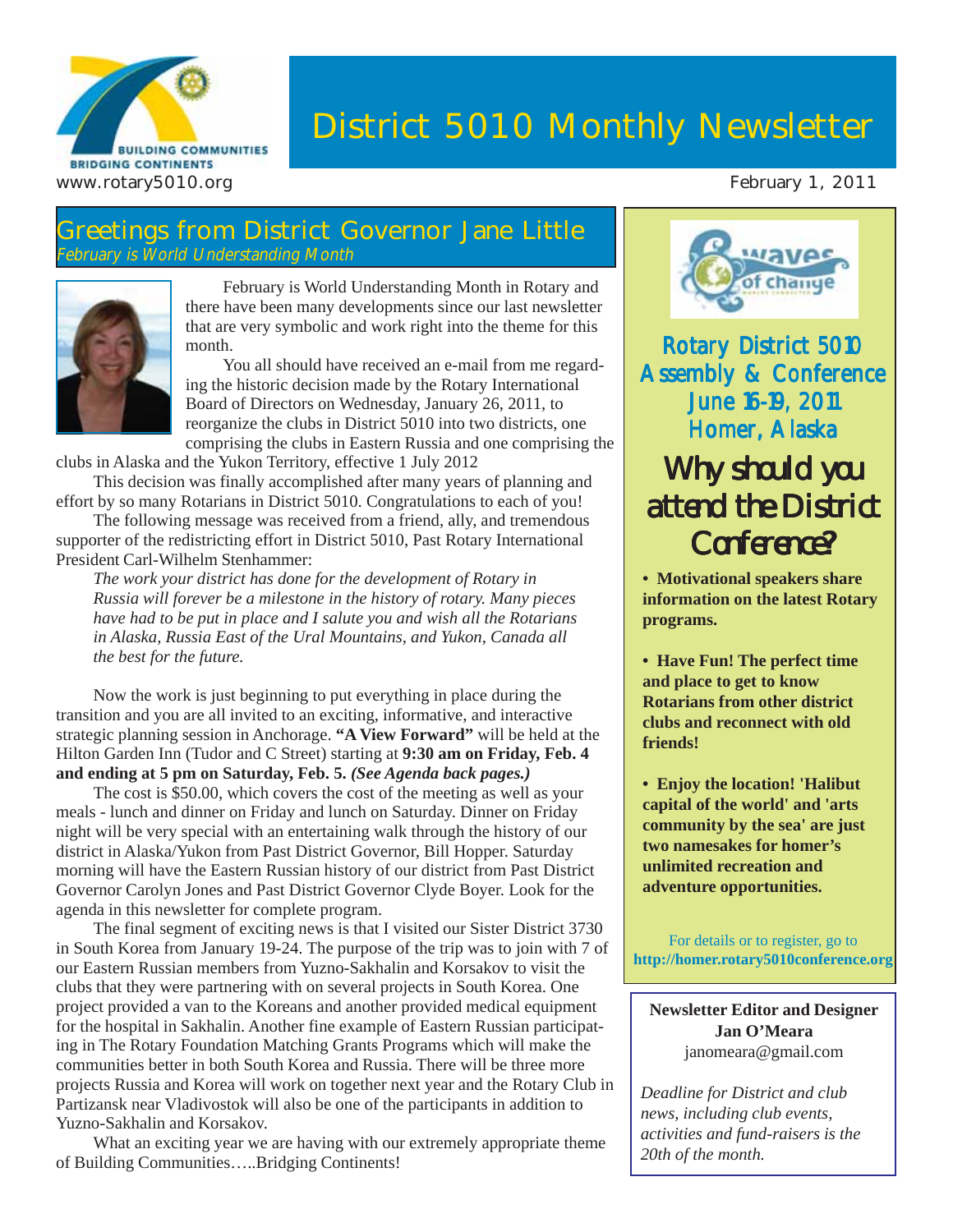

## News fromDistrict Governor Jane Little **Russian Translation**

Губернатор Джейн приветствует вас

Февраль - Ротарианский месячник всемирного взаимопонимания. После последнего ежемесячного послания Губернатора в нашей жизни произошли большие изменения, что особенно является символичным и отвечает лозунгу месяца.

Вы должны были получить от меня информацию относительно исторического решения, принятого Советом директоров РИ в среду, 26 января 2011 года - решения, касающегося реорганизации Округа 5010 в два самостоятельных Округа с 1 июля 2012 года -Североамериканского и Российского (Дальний Восток, Западная и Восточная Сибирь).

Это решение было принято после многолетних усилий многий ротарианцев Округа 5010. Примите мои поздравления!

Карл-Вильгельм Стенхаммер, экс президент РИ, друг, союзник, человек, который оказывал огромную поддержку нашему Округу в деле реорганизации, пишет:

......«То, что сделал ваш Округ для развития Ротари в России является, важной вехой в истории Ротари. Еще многое надо сделать. Приветствую вас, желаю всем ротарианцам Аляски, Юкон, Дальнего Востока и Сибири в вашей будущей работе всего самого наилучшего»......

И последнее, о чем бы я хотела рассказать - моя поездка в корейский округ 3730, который является округом - побратимом. Поездка состоялась с19 по 24 января. Цель поездки – присоединиться к семи ротарианцам из Южно- Сахалинска и Корсакова во время их посещения клуба партнера в Корее, с которым было сделано несколько совместных проектов. По одному совместному проекту был куплен микроавтобус для корейцев, другой проект был связан с покупкой медицинского оборудования для больниц Сахалина. Это еще один хороший пример участия российских ротарианцев в программе Фонда Ротари по долевым грантам. Эта программа помогает сделать жизнь лучше как в Корее, так и в России. Планируется еще три совместных проекта. Еще один клуб воплощает в жизнь совместный с корейцами проект. Это клуб города Партизанска, расположенного недалеко от Владивостока.

Год, полный впечатлений. И все, что мы делаем особенно актуально - ведь лозунг года -Помогая городам, сближаем континенты.

С наилучшими пожеланиями Джейн



June 1619 2011 **Homer, Alaska** For details or to register early, go to http://homer.rotary5010conference.org

Rotary District 5010 Assembly & **Conference**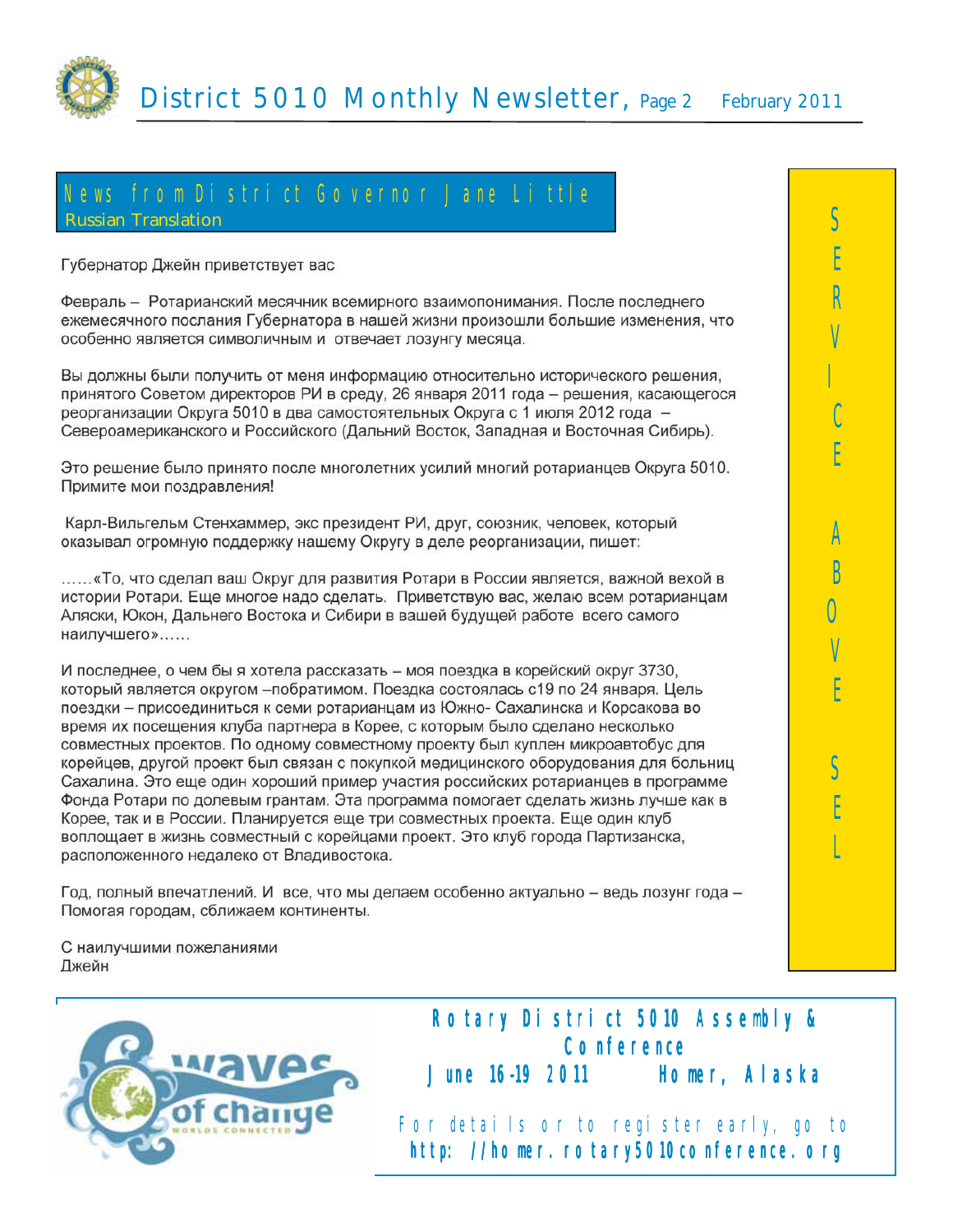

## **DG Jane Little and Russian club leaders visit South Korea**

**continued on p. 4**

The friendship between our Districts 5010 and 3730 began in 2006. An agreement for friendly relations was signed by Gayle Knepper, the Governor of District 5010, and Yong-Chul Woo, Governor of District 3730. The agreement was preceded by 3 years of preparatory work and initiated and negotiated by Igor Grachev from Yuzno-Sakhalinsk from District 5010 and by Jeon Sei Jin from District 3730.

In partnership with Korean Rotary Clubs, the Rotary Club of Yuzhno-Sakhalinsk carried out a number of significant Matching Grants. The Grant for US\$117,000.00 to provide the Regional Children's Hospital in Sakhalinsk with a unique ultrasound device was unprecedented. Five Korean clubs in



*Above, District Governor Jane Little, flanked on her right by Evgenia Ogareva, and on her left by Irina Dogadina and Igor Grachev, all of the Sakhalinsk RC at the factory in South Korea where medical equipment for the Sakhalinsk hospital is made. Below is a group photo taken at the Wonjou Jeil RC in Korea. Directly to DG Jane's right is Distrrict 3730 DG Yong-Jib Cho.*



#### НАШ ВИЗИТ В ЮЖНУЮ КОРЕЮ

Дружба между нашими округами, 5010 и 3730, началась в 2006 году. Соглашение о дружественных отношениях было подписано Гейл Ниппер. Губернатором округа 5010, и Йон Чоль У, Губернатором округа 3730. Но этому предшествовала огромная подготовительная работа длинною в 3 года, которую вели Игорь Грачев с русской стороны и Джеон Сей Джин с корейской стороны.

Ротари клуб города Южно-Сахалинска при помощи корейских клубов осуществил несколько значительных совместных грантов. Грант на 117000.00 долларов по оснащению областной детской больницы уникальным УЗИ-прибором является беспрецедентным! 5 корейских клубов вместе с округом вложили в этот грант 42000.00 долларов, клуб города Южно-Сахалинска внес 15000.00 долларов и впоследствии выступил международным партнером в реализации четырех проектов корейских клубов, вложив суммарно 8000.00 долларов.

С тех пор наша дружба становилась все крепче. В 2009 году Ротари клуб гор. Южно-Сахалинска стал клубом - побратимом с корейским Вонджу-Джунан (центр) клубом, Ротари клуб города Корсакова - побратимом с клубом Сехончон.

В январе 2011 года Губернатор округа 5010 Джейн Литтл посетила Южную Корею, округ 3730, губернатором которого является господин Чо Йонг Джиб, наш старый и добрый друг. В составе делегации от округа 5010 были представители клубов Южно-Сахалинска и Корсакова.

Надо сказать, что мы неоднократно, в разных составах, посещали Корею, округ 3730, с дружественными визитами. Но совместная поездка с нашим Губернатором произвела неизгладимое впечатление! Мы почувствовали себя командой Губернатора, увидели, с каким почтением и радостью встречают корейцы Джейн Литтл и нас вместе с ней. Прочувствовали, что дружба 3-х народов - американского, русского и корейского - это реальность, и продуктивная реальность! Наряду с посещением клубов и знакомством с историей и культурой Кореи, велись переговоры о совместных грантах, результатом которых будет покупка медицинского оборудования для городской больницы им. Анкудинова. Стоимость проекта составляет 50000.00 долларов. Многие корейские клубы выразили желание установить побратимские отношения с клубами России, Америки и Канады, и Джейн, выразив желание посодействовать в этом, пригласила корейцев на окружную конференцию в Хомере в июне 2011 года.

Таким образом, мы еще раз доказали, что люди хотят и могут дружить, и Ротари дает такую возможность! Через совместную деятельность на благо наших сообществ мы служим миру на всей Земле!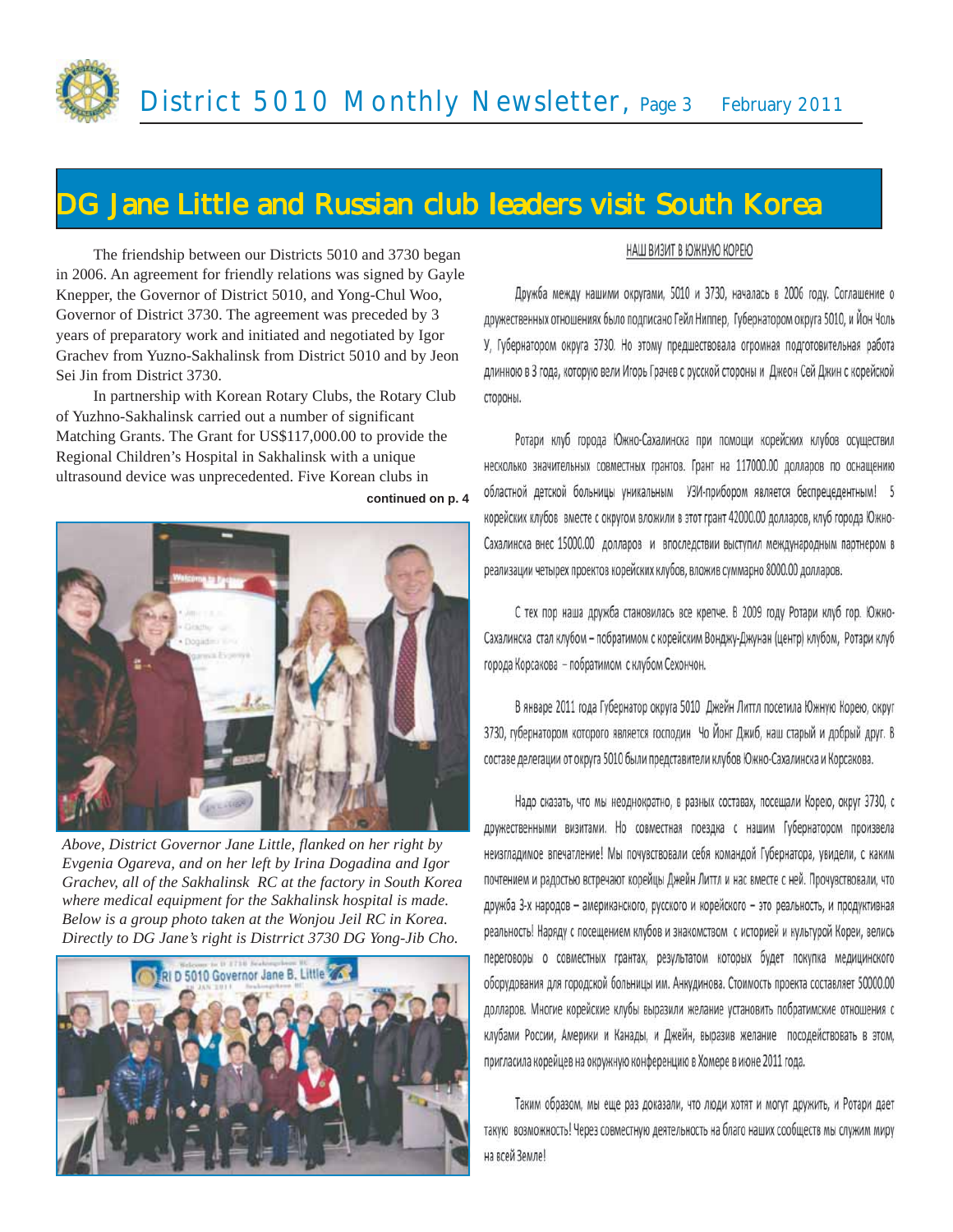

## Social media webinar offered this week

Are you interested in attracting new members and letting the community know more about your Rotary club? Then attend Rotary International's free 60-minute webinar in February called "Using Social Media to Promote Your Club or District."

During the webinar, Rotarian panelists will offer information and ideas on effectively using social media sites such as Facebook, Twitter, and LinkedIn, and will discuss how to integrate social media into a communications plan. They will not cover how to create a social media account.

The webinar will be held twice: **Wednesday, 2 February** , at 10 a.m. CST, which is 4 p.m. GMT; and **Wednesday, 9 February** , at 6 p.m. CST, which is midnight GMT, 10 February. Click on "Show time in my time zone" when you register to determine the date and time for your area. (Please check for your local time.) The webinars will be held in English only. All attendees will be muted during the sessions.

#### **Register now**

· *For Feb. 2*: http//www1.gotomeeting.com/register/ 685362360.



· *For Feb. 9*: http//www1.gotomeeting.com/register/ 259812441 (Note: Registration is in GMT, and the time of the webinar is midnight GMT, 10 February.)

After you register, you will receive an e-mail confirming your registration, along with the information you need to join the webinar.

#### **System requirements**

PC-based attendees — Required: Windows® 7, Vista, XP or 2003 Server

Macintosh®-based attendees — Required: Mac OS® X 10.4.11 (Tiger®) or newer

#### **continued from p. 6 South Korean visit strengthens ties of friendship**

District 3730, contributed US\$42,000.00, and the Rotary club of Yuzhno-Sakhalinsk provided US\$15,000.00. The Rotary Club of Yuzhno-Sakhalinsk became an international partner in implementation of four Korean projects contributing another US\$8,000.

Our friendship has remained strong and in 2009, the Rotary Club of Yuzhno-Sakhalinsk became a sister club to the Korean Wonju-Dzhunan (Center) Club and the Korsakov Club became a sister club to the Sae Hongcheon Club.

In January 2011, District Governor Jane Little visited our Sister District 3730 in South Korea. She met with District Governor Young-Jib Cho of District 3730 - our good friend for many years. There were a total of 7 representatives from Rotary clubs of Yuzhno-Sakhalinsk and Korsakov in the delegation from District 5010. Our Russian Clubs have been in Korea several times in the past that were composed of different groups. But a joint trip with our Governor appeared to be unforgettable! We enjoyed being a Governor's team and experiencing respect and delight. We have felt that the friendship between the three groups - American, Russian and Korean is a very productive reality and is working toward world understanding!

Along with the club meetings and learning the history and culture of Korea, matching grant applications were agreed upon and resulted in signing a matching grant agreement to purchase medical equipment for the City Hospital of Yuzhno-Sakhalinsk. The project will cost a total of US\$50,000.00. Some Korean clubs showed an interest in wanting to set up sister relations with clubs in Russia, America, and Canada. Governor Jane invited the Koreans to attend the District Conferences in Irkutsk and in Homer, Alaska, in June. The Koreans have decided to send a delegation to Homer and there will be more news on this at a later date, so keep reading the newsletters!

Thus, we proved once again that people are willing and able to make friends, and Rotary gives such a great opportunity through Building Communities……Bridging Continents!

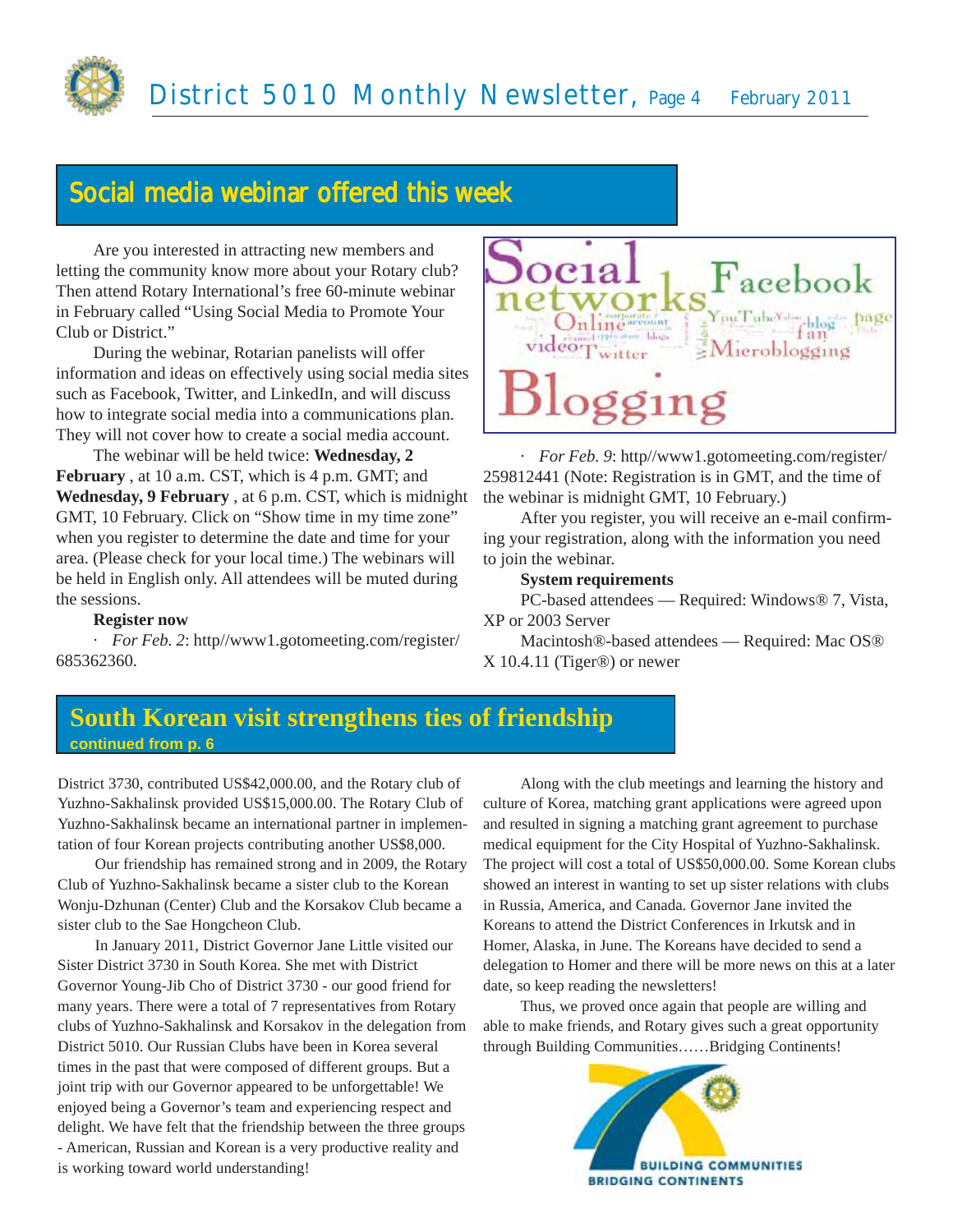## **Galina Gusarevich – 2011/12 Rotary Ambassadorial Scholar – A Closer Look**

 District 5010's Scholarship Subcommittee picked Russian candidate, Galina Gusarevich, for her scholarship, Rotaract participation, and her ability to build goodwill, while continuing scholarship on a high level. We were thrilled to discover that her requested study institution, The London School of Economics and Political Science, University of London, London, England, was granted, an unusual honor!

Galina is sponsored by the Vladivostok/Eco Club. She has been very active in the Vladivostok Eco Rotaract Club, serving as president in 2008/2009. During her presidency, the 10<sup>th</sup> Anniversary District 5010

*Galina Gusarevich (right) and Karin Janzon, DGA, District 2340, Sweden.*

Forum of Rotary Youth took place with over 80 participants from the whole territory of Russia attending this event. She has made presentations to promote Rotaract and Rotary in the Russian cities of Khabarovsk, Novosibirsk, Petropavlovsk-Kamchatsky, Uzhno-Sakhalinsk, Ulyanovsk, and Moscow, as well as in her hometown Vladivostok.

Galina also participated in *20th Anniversary of Rotary in Russia Conference* in Moscow with a presentation about *Rotaract Travel Weeks-Russia* project. This allowed her to meet Rotarians from all parts of Europe.



*Galina making her presentation at the Karlskoga Nobel Rotary Club Meeting in Sweden.*

Later, she was invited by the District 2340's DGA Karin Janzon and her Swedish District 2340 leadership to speak about Rotaract and Rotary in Russia and in District 5010. During her visit to Sweden in November 2010 Galina attended several Rotary meetings in Degerfors, Karlskoga, Karlstad as well as a Rotaract meeting in Stockholm.

As evidence of Galina's strong academic credentials, she graduated from the Far Eastern National University Department of International Law in 2009 with a Specialist degree. Your joint Russian and North American Scholarship Subcommittee is extremely pleased with this candidate and eagerly looks forward to reports of her studies at the London School of Economics in the fall of 2011, as well as her goodwill connections with Rotary clubs in England. I'm sure we'll hear much more from Galina as she continues her Ambassadorial Scholarship journey, and in years to come.

Chris Thompson, Co-Chair – North America Tatiana Kostenets, Co-Chair - Russia

#### **Support Rotary District 5010**





*For every dollar spent through our Easy Biz Account, the District earns a mile!*

And you still earn your own miles from Alaska Airlines

Call Joni Gerharz with Travel Services, identify yourself as being with Rotary, and she'll get you started. 907-745-2148 or 800-478-2148



# **will you?**

Include The Rotary Foundation in your estate plans to forever be a part of Rotary's legacy of doing good in the world.

Receive a special invitation to join the Bequest Society by contacting 847-866-3100 or plannedgiving@rotary.org. *Thank you.*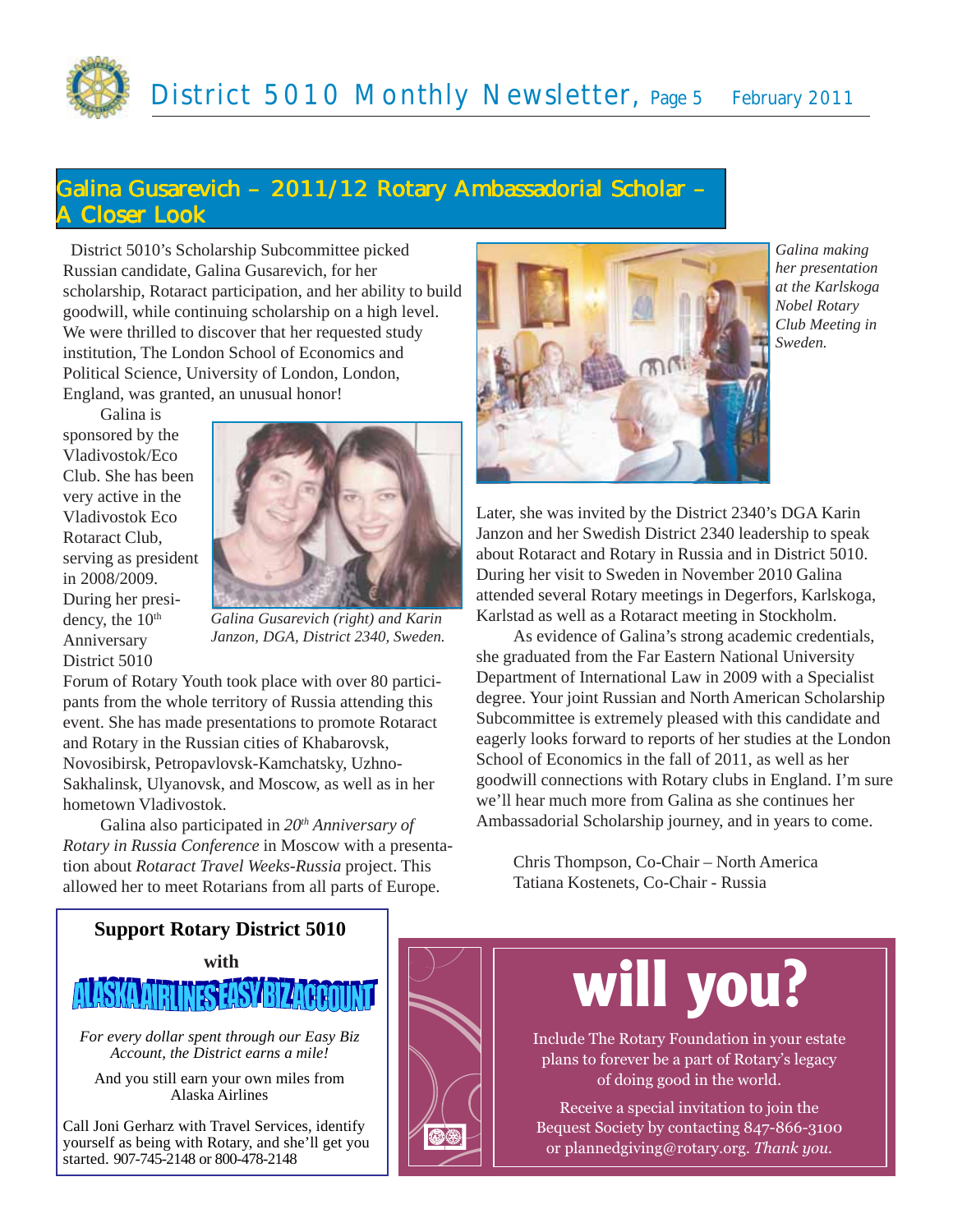#### **To reach younger members, clubs might consider changing their ways, young Rotarian advises**

Katie Ischkin, president and founder of the Rotary Club of South Metro Minneapolis Evenings, Minnesota, USA, believes in a new approach to Rotary.

Her Rotary club, chartered in June, has already grown to 25 members, including 12 new Rotarians who were recruited in a three-month period. The club has signed up for its first Matching Grant and international service project and has participated in more than 10 community service or hands-on volunteer efforts.

Ischkin shared her ideas on how to attract young professionals to Rotary during the International Assembly, an annual training event in San Diego, California. As a "proud, young, female Rotarian," she is among only 2 percent of club members worldwide under the age of 30, and only 11 percent under 40.

"We need to focus on generating interest in young people for the future success of Rotary, We are faced today with the need to grow not just for the sake of numbers but to create strong, young, global leaders who are going to help continue the success of the Rotary organization," she said.

Ischkin advocates a new outlook on membership and a different approach to club structure. As a change management consultant, she said she understands people's fear of change. But she stressed that her approach doesn't mean altering the core pieces of the organization or losing what Rotarians hold dear.

"What does change are what I call surface-level elements," she said. "The pieces that individual clubs have the power to shift and redesign, such as meeting times and locations, program structures, club member involvement, and committee formats."

For instance, Ischkin's club meets in the evening and lowers costs by not having meals. And it doesn't hold a traditional meeting every week: The third meeting of the month is a happy hour/networking event at different locations in the city, and the fourth meeting is a hands-on volunteering opportunity.

Ischkin added that it's important to understand the mindset of the new generation and manage expectations accordingly. Younger people are "always on the go and truly connected," she explained, whether it's through social networking, text messaging, or other means. They face a lot of pressure to be involved in multiple endeavors and to balance work and personal life. As a result, they may be "on call" with their careers, but they are no less dedicated to service.

"When you're trying to recruit younger members or even sponsor and start a New Generations Rotary club, take time with your club and committee to outline what your expectations are and whether they will align with the younger generation you are trying to attract and work with," she said. "Not every Rotary club can quickly shift gears to attract younger



*Kate Ischkin*

members; it takes time and baby steps."

But for many clubs, she said, "all it takes is opening up your minds and starting to think differently about the future of your club's membership."

## **Help Wanted Help Wanted**

**Needed**: Volunteer District 5010 Newsletter Editor for Rotary Year 2011-2012

**Position Begins** July 1, 2011

**Requirements:** Ability to work with publishing program of your choice to produce a monthly PDF document for emailing and linking to District web site.

**Time Required:** About one day a month, plus bout 15 minutes to send out deadline reminders.

**Contact:** Ted Trueblood, tedtrueblood@clearwire.net; or Jan O'Meara, janomeara@gmail.com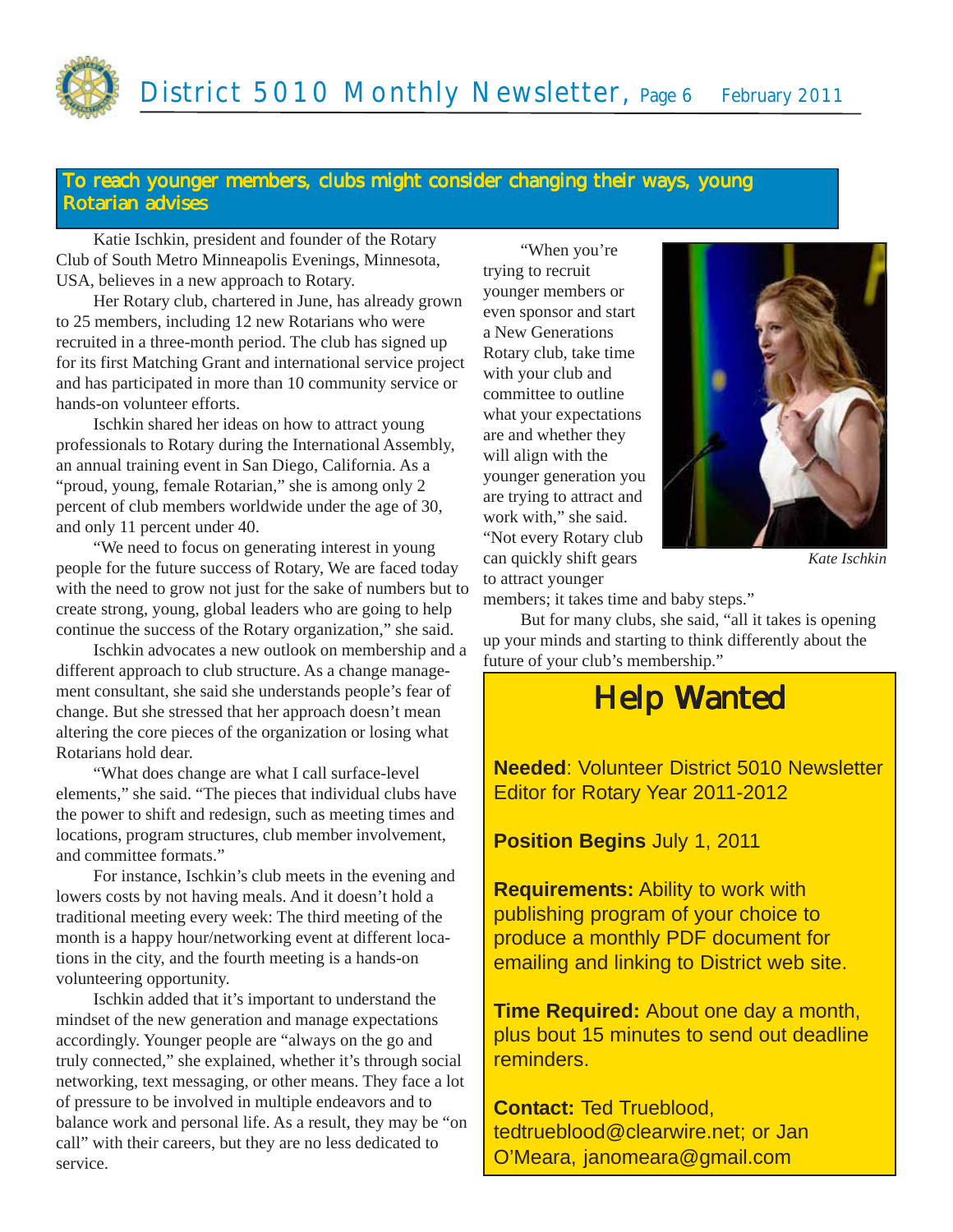

### Five Reasons to Give to the Rotary Foundation **by Antoinette Tuscano, RI News, Dec. 8, 2010**

There are as many reasons to support The Rotary Foundation as there are ways to do good in the world.

By contributing to the Foundation , you help support the Foundation's six areas of focus, which help to advance world understanding, goodwill, and peace through the improvement of health, the support of education, and the alleviation of poverty. By giving US\$100 a year through the Every Rotarian, Every Year (EREY) initiative, you become a Rotary Foundation Sustaining Member. Contributions to EREY are the primary source of funding for Foundation programs.

Here are a few ways your contributions are making change possible.

#### **5. Fighting hunger**

In Romania, orphans and sick children have eggs, milk, and meat because of a Foundation grant that benefits local farmers. The farmers are able to buy everything from animal feed to packaging materials. There is one stipulation: They must donate a portion of their products to children's hospitals, schools, and orphanages.

In Alaska, USA, the Rotary Club of Anchorage East is also fighting hunger by distributing food to low-income families through a mobile food pantry.

Projects such as these help address the areas of focus of maternal and child health as well as economic and community development.

#### **4. Reducing child mortality**

The Rotary clubs of Jaela-Kandana, Western Province, Sri Lanka, and Madras Northwest, Tamil Nadu, India, are helping to reduce child mortality by providing improved sanitation facilities for 15 families in a small community in Sri Lanka. With a Rotary Foundation Matching Grant , the clubs have built 14 toilets, helping to prevent diarrhea and other diseases related to poor sanitation.

According to the World Health Organization, 1.8 million children die of diarrhea every year, making it the second leading cause of death among children under five. Proper sanitation can reduce the rate of child mortality in many communities by up to a third. Water and sanitation is the third area of focus.

#### **3. Promoting peace and conflict resolution**

Watching civil war tear apart his homeland of Côte d'Ivoire instilled in Rotary Peace Fellow Kouame Remi Oussou a passion to resolve conflict.

He is now working for the United Nations Development Programme in the Central African Republic, a country that

weathered periodic internal fighting before a comprehensive peace accord took effect in 2007.

Rotary Peace Fellows are leaders in promoting national and international cooperation, peace, and conflict resolution. Help support the Rotary Peace Centers . Peace and conflict prevention/resolution is the first area of focus.

#### **2. Basic education and literacy**

Education helps rebuild lives, whether it's in small rural towns or in war-torn countries. For example, a literacy project sponsored by U.S. Rotarians in conjunction with the International Reading Association (IRA) is helping Sudanese refugees rebuild their communities by equipping them to teach future generations.

The Southern Sudan Teacher Training Initiative provides refugees of the country's decades-long civil war, who are known as the Lost Boys and Girls of Sudan, with teacher training materials, guidance, and support to help them teach students in kindergarten through eighth grade. "People returning from refugee camps to rebuild their lives in Duk County are hungry for books and school supplies," says John Dau, a Lost Boy, humanitarian, and founder of the John Dau Foundation.

#### **1. Eradicating polio**

Around the world, Rotarians are taking millions of steps in walkathons, diving into icy ocean waters, and participating in other fund-raisers to help Rotary fulfill its promise to rid the world of polio. Si Burgher, of the Rotary Club of Bloomfield, Indiana, USA, raised almost \$1,600 by having his shaggy eyebrows shaved.

Rotary launched its PolioPlus program in 1985. Since then, eradicating polio has been the organization's top priority. End Polio Now and help fulfill its promise.

Your contribution to Every Rotarian, Every Year helps make projects such as this possible.

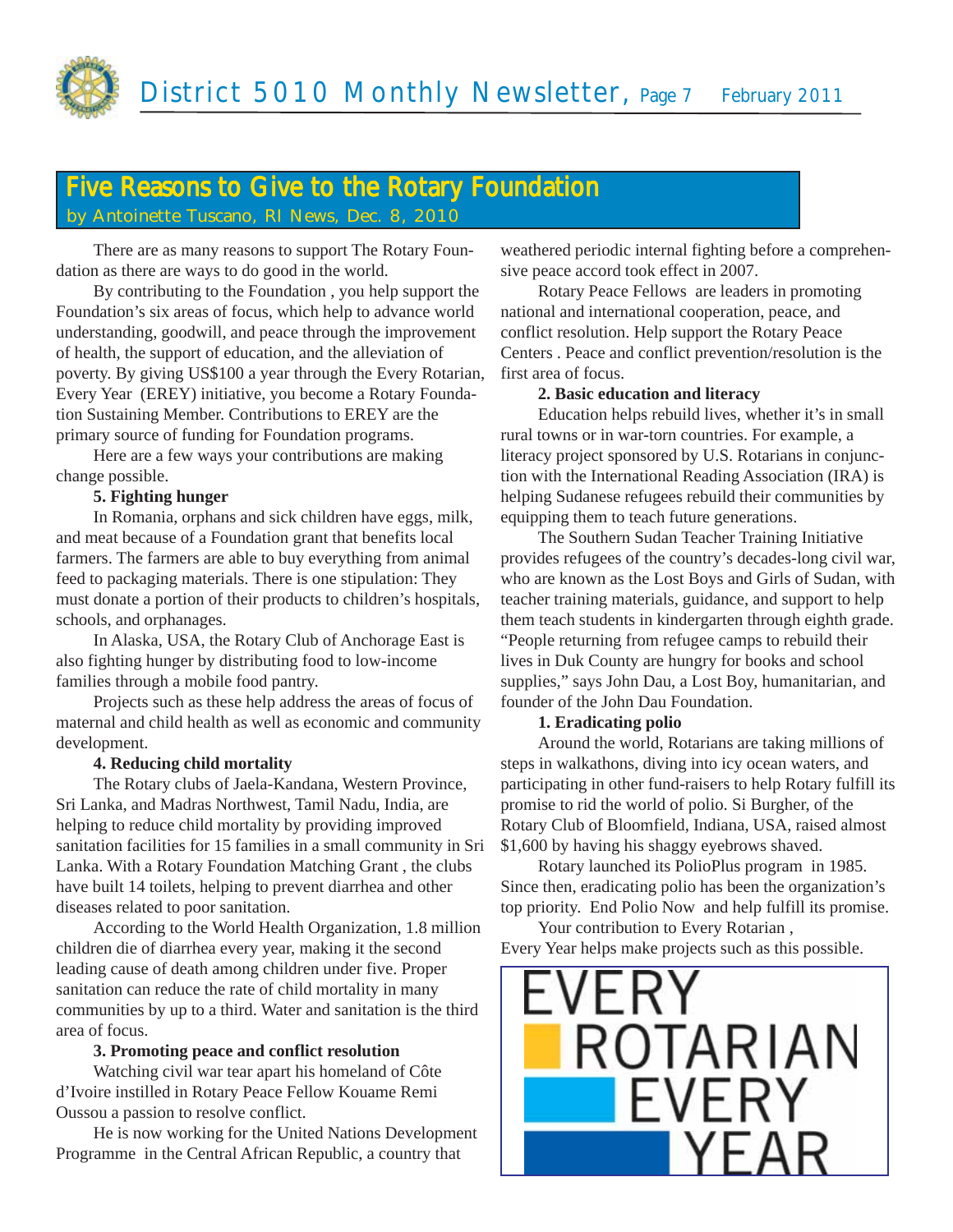

## Fight against polio goes critical in Congo and Pakistan

**Republic of the Congo — Rotarians there are step**ping up efforts to help stop the recent outbreak of wild poliovirus in their country.

The national PolioPlus committee has produced more than US\$100,000 worth of posters, pamphlets, banners, Tshirts, and other materials to help mobilize public support for eradicating the disease.

At least 179 people have died in the outbreak, with 476 cases of acute flaccid paralysis (AFP) reported as of 7 December. Most involve young people between ages 15 and 29 and have occurred in the city of Pointe-Noire. To date, 12 of the AFP cases have been confirmed as polio.

Georges Moyen, the nation's health minister, says Rotarians' support was well targeted and timely. "All you have offered, Pointe-Noire has lacked," he says. "The weakness is a lack of social mobilization."

Rotary International and its partners in the Global Polio Eradication Initiative — the World Health Organization, UNICEF, and the U.S. Centers for Disease Control and Prevention — are responding strategically to the outbreak. Rotary has provided a total of \$500,000 in emergency grants to WHO and UNICEF for immediate polio immunization efforts throughout the country.

The outbreak is due to imported poliovirus related to the virus circulating in Angola. The Congo Republic recorded its last case of indigenous polio in 2000, and urgent action is required by government and partner agencies to again make the country polio-free.

"Polio outbreaks highlight our global vulnerability to infectious disease," says Dr. Robert Scott, chair of Rotary's International PolioPlus Committee. "It reinforces the fact that polio 'control' is not an option, and only successful eradication will stop the disease."

The Congo Republic carried out National Immunization Days (NIDs) in November and early December, and NIDs were scheduled again for 11 January.

"Every man, every woman, every child will be immunized irrespective of their past immunization status," says Dr. Luis Sambo, WHO regional director for Africa. "This way we can be assured that everybody is reached, including young adults, whose immunity may be low."

Outbreaks of imported polio cases are not uncommon during eradication efforts, underscoring the critical need to stop transmission of the virus in the remaining polioendemic countries: Afghanistan, India, Nigeria, and Pakistan.

**Pakistan —** Responding to a sharp increase in the number of polio cases in 2010, the government has launched the National Emergency Action Plan for Polio Eradication 2011. Developed by national and international health experts at the request of President Asif Ali Zardari, the plan's two main goals are to stop polio outbreaks by mid-2011 and halt transmission of the disease by yearend.

Pakistan was the only one of the world's four polioendemic countries to see an increase in polio cases last year — 142 compared with 89 in 2009. And Pakistan's total accounted for more than 60 percent of all cases among the four, which also include Afghanistan, India, and Nigeria.

That increase "was a cause of alarm for the nations of the world, who were preparing to usher in, [in] the near future, a world without the scourge of this disease," said health minister Makhdoom Shahabuddin. "Failure is no option. We have come this far after years of efforts with the support of our international partners, and we must now finish the job with a more focused approach toward the last remaining bottlenecks that threaten to reverse the gains we have made."

A national task force will oversee implementation of the plan, which is aimed at reaching children in high-risk districts, mobile populations, and insecure areas.

"There will be strict oversight of the plan at the national and provincial levels through monitoring cells," Zardari said at a 24 January ceremony to launch the plan. "We shall be working on a fast-track emergency plan with the support of our security forces to access children and households in the security-sensitive areas."

Rotarian coordinators assigned by the Pakistan PolioPlus Committee are mobilizing Rotary clubs to provide support in the country's four provinces. Club members will assist with the effort "to cover every nook and corner of the country," says Aziz Memon, chair of the committee. "We are committed to a polio-free Pakistan."

At the launch ceremony, Zardari thanked Rotary International and the other global partners for their support of the emergency action plan. In recognition of Rotary's role in the drive toward polio eradication in Pakistan, he awarded the President's Award for Pride of Performance to Memon and the Star of Good Conduct to International PolioPlus Committee Chair Robert S. Scott.

"We need this spirit of partnership in the country at this critical time," Zardari said. "No challenge is too big to stop us from saving our children from polio and ridding the world of this disease."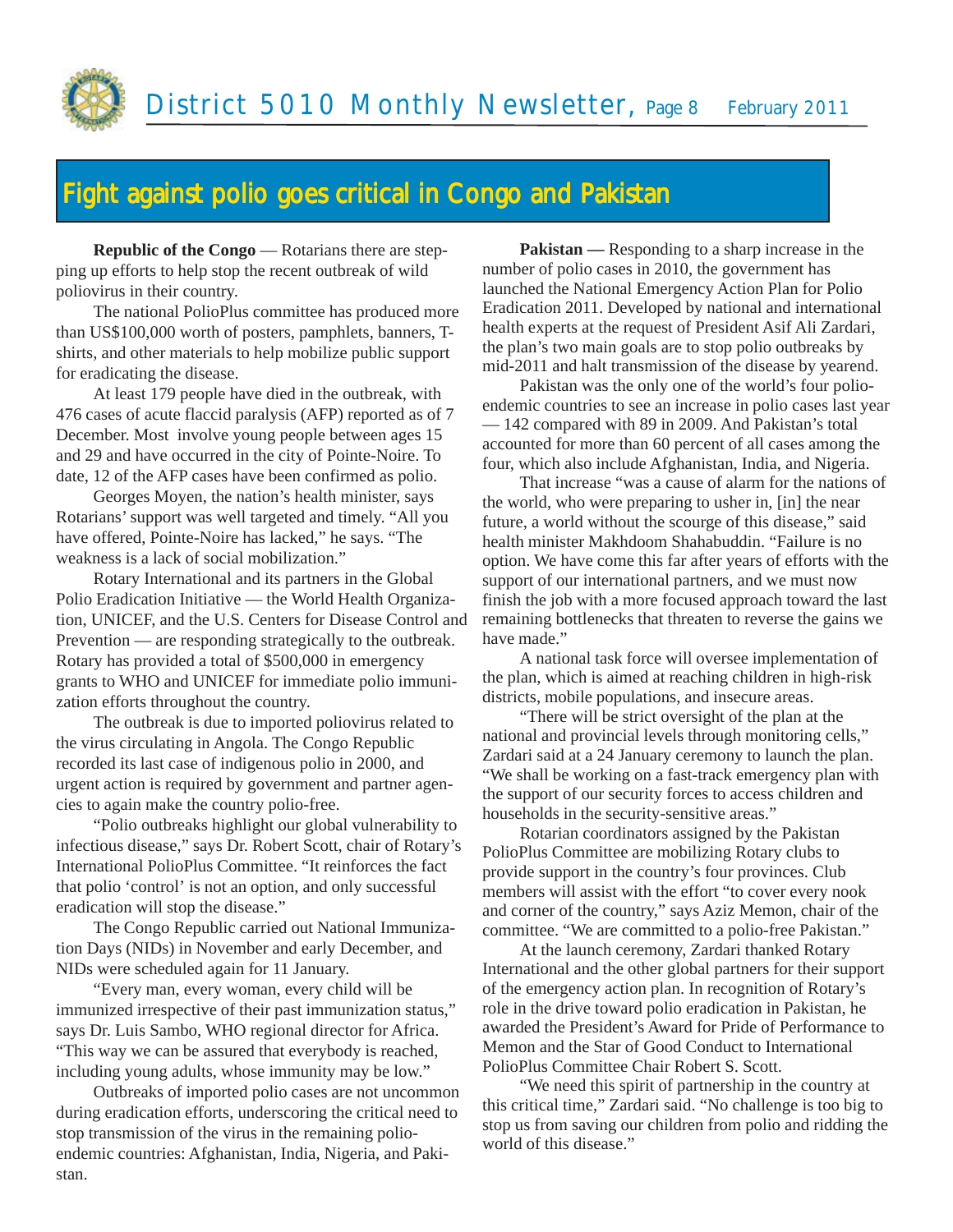## **ROTARY DISTRICT 5010**

*2011 A VIEW FORWARD – A Discussion Between District 5010's Leaders*

## **AGENDA**

#### **Day 1 Friday, February 4**

| $10:00 - 10:10$ am                        | Welcome<br>Overview of Agenda for Friday and Saturday<br>- Introduction of topics and Facilitators<br>- Developing a plan for the District                          | Kim Erickson<br>Moderator for the Day<br>Jane Little<br><b>District Governor</b> |  |
|-------------------------------------------|---------------------------------------------------------------------------------------------------------------------------------------------------------------------|----------------------------------------------------------------------------------|--|
| $10:10 - 10:30$ am                        | Participant Introductions (Name, club, Passion Outside of Rotary)                                                                                                   |                                                                                  |  |
| $10:30 - 10:50$ am                        | Status Report: Rotary in District 5010<br><b>Assessment of Clubs</b>                                                                                                | Jane Little,<br><b>District Governor</b>                                         |  |
| $10:50 - 11:20$ am                        | $2011 - 12$ – The Year Ahead<br>Rotary International's Direction & Theme<br>Vision for 2010-11 in District 5010<br>District Goals & Expectations                    | <b>DGE Ted Trueblood</b><br><b>District Governor-Elect</b>                       |  |
| $11:20 - 11:35$ am                        | 2010 D5010 Survey Process and Results<br>-Key Issues identified in the Survey                                                                                       | Gayle Knepper, PDG                                                               |  |
| $11:35 - 12:15$ pm                        | Club PR Committee                                                                                                                                                   | Alana Bergh, PDG                                                                 |  |
| $12:15 - 12:30$ pm                        | <b>BREAK</b>                                                                                                                                                        |                                                                                  |  |
| $12:30 - 1:15$ pm                         | Lunch (provided)                                                                                                                                                    |                                                                                  |  |
| $1:15 - 1:45$ pm<br><b>District Focus</b> | <b>Foundation Committee</b><br><b>RI Foundation Changes Coming</b>                                                                                                  | Sue Foley,<br>District Committee Chair                                           |  |
| $1:45 - 2:00$ pm                          | <b>District Training Committee</b><br><b>Committee Development</b><br>Developing Club Trainers<br>Rotary Leadership Institute<br>Pre-PETS presented in part on-line | Max Mertz, AEG & PDT                                                             |  |
| $2:00 - 2:30$ pm                          | Membership Committee<br>Retention                                                                                                                                   | <b>Bill Hopper, PDG</b>                                                          |  |
| $2:30 - 2:45$ pm                          | <b>BREAK</b>                                                                                                                                                        |                                                                                  |  |
| $2:45 - 3:15$ pm                          | <b>Club Extension</b>                                                                                                                                               | Jack Randolph, PDG<br>Ted Trueblood, DGE                                         |  |
| $3:15 - 3:45$ pm                          | New Generations, Fifth Avenue of Service                                                                                                                            | Ted Trueblood, DGE                                                               |  |